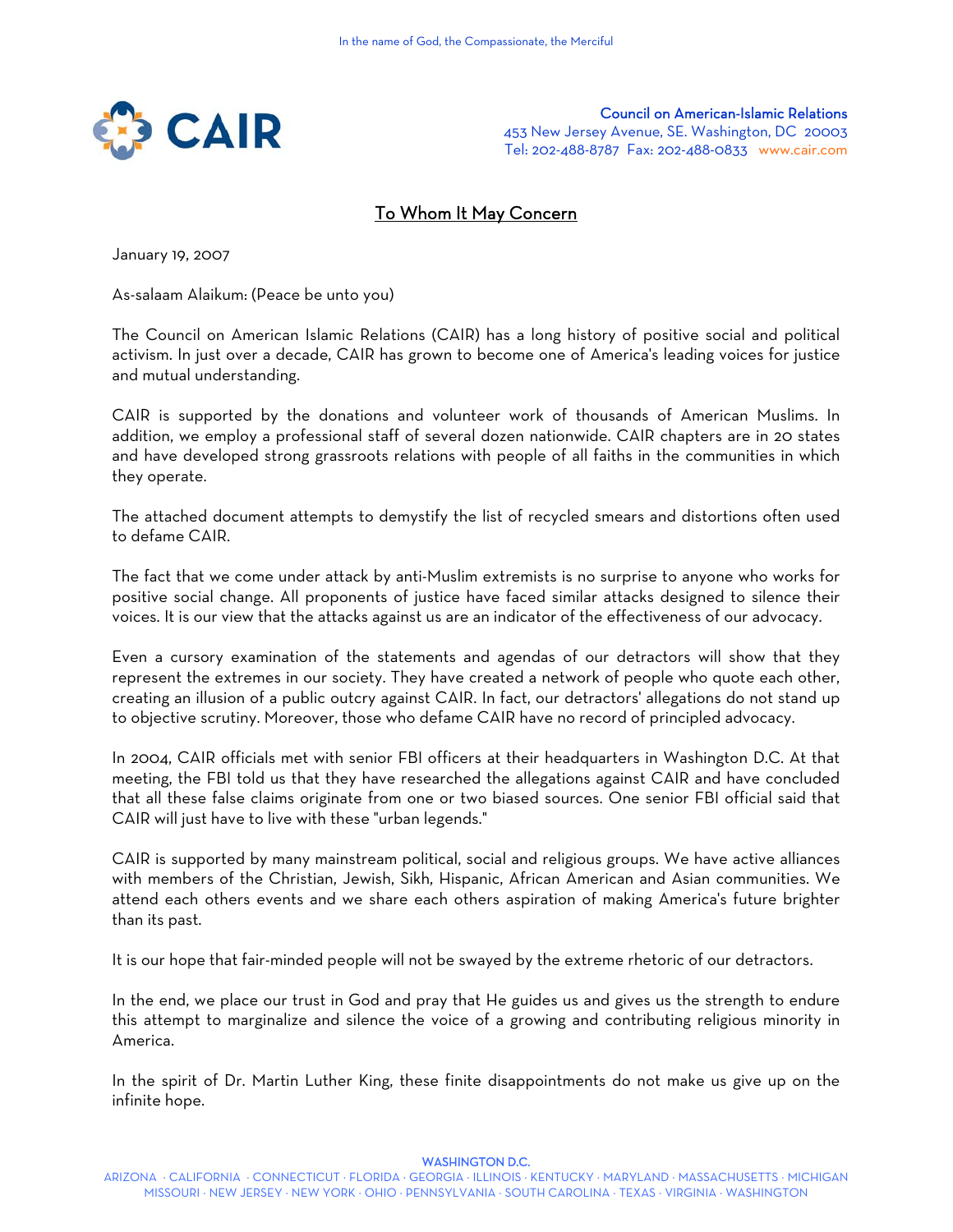We invite you to visit our website at www.cair.com to familiarize yourself with the work we do. Also visit www.cair.com/factsaboutcair.asp to find out more about our recent accomplishments and www.cair.com/whattheysayaboutcair.asp to find out what America's leading politicians, interfaith leaders and community activists are saying about CAIR.

We remain an open and transparent organization. If you have any questions please do not hesitate to contact us. We will be glad to answer your questions and address your concerns.

Thank you.

Sincerely,

Chairman Vice Chairman Executive Director

Am I d. Alban Mired Same

Parvez Ahmed, Ph.D. Ahmad Al-Akhras Nihad Awad

#### ARIZONA ⋅ CALIFORNIA ⋅ CONNECTICUT ⋅ FLORIDA ⋅ GEORGIA ⋅ ILLINOIS ⋅ KENTUCKY ⋅ MARYLAND ⋅ MASSACHUSETTS ⋅ MICHIGAN MISSOURI ⋅ NEW JERSEY ⋅ NEW YORK ⋅ OHIO ⋅ PENNSYLVANIA ⋅ SOUTH CAROLINA ⋅ TEXAS ⋅ VIRGINIA ⋅ WASHINGTON

#### WASHINGTON D.C.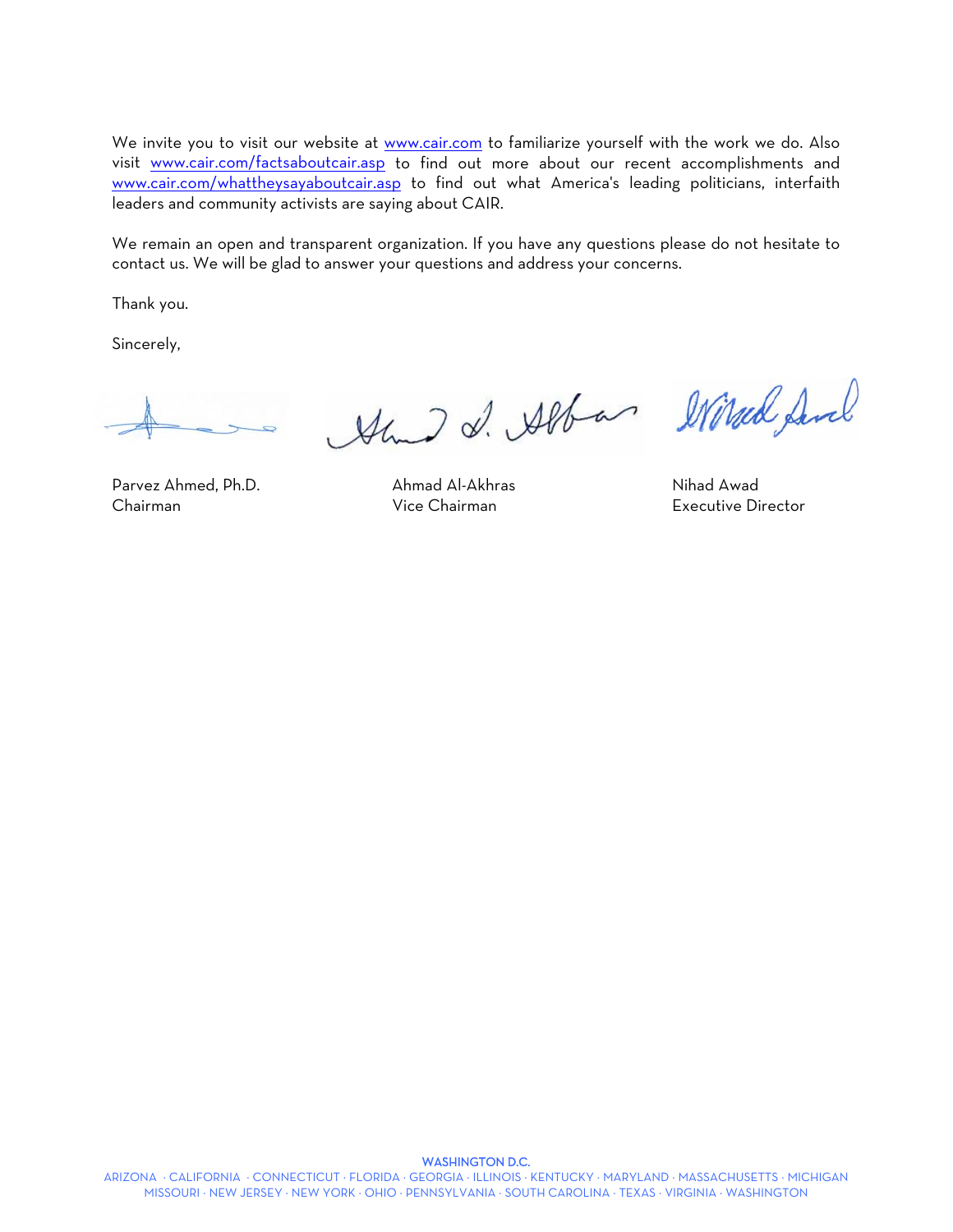

# DE-MYSTIFYING "URBAN LEGENDS" ABOUT CAIR

#### Introduction

The Council on American-Islamic Relations (CAIR) is arguably the most visible and public American Muslim organization, with a 13-year record of exemplary social and political activism. As a result of the organization's high profile and its stellar record of principled advocacy of civil liberties, interfaith relations and justice for all people, a small but vocal group of anti-Muslim bigots has made CAIR the focus of their mean-spirited attacks. These smear campaigns aim at marginalizing Muslims in America by silencing one of the most prominent and respected American Muslim voices.

It can be demonstrated that the sources of fabricated allegations, distortions, and smears against CAIR are recycled time and again by the same Islamophobes.

During a 2004 meeting at FBI's Washington, DC headquarters the assistant to Cassie Chandler, then Assistant Director for Public Affairs, told CAIR privately that they have researched all these allegations and they came to the conclusion that they come mostly from one or two biased sources, and yet are becoming an "urban legend." CAIR has to live with it just as the FBI has to live with some urban legends of its own.

#### Disinformation: Some law enforcement officials have asserted that CAIR aids terrorists.

Of the hundreds of thousands of law enforcement officials in the United States, only two former FBI members, Steven Pomerantz and Oliver "Buck" Revell, have ever made such allegations against CAIR. It is important to note that these allegations, originally made in the mid-1990s when both men no longer served as FBI officials, remain nothing more than the opinions of men who stand to gain financially by smearing Muslims.

#### FACT: CAIR HAS A STRONG RELATIONSHIP WITH LAW ENFORCEMENT

CAIR works closely with local, state and federal law enforcement agencies to foster a positive partnership with the Muslim community that ensures our country's security and the protection of all people's civil rights. CAIR's relationship with the FBI goes back as far as 1995. After the 9/11 attacks, CAIR's executive director met with Robert Mueller, the director of the FBI.

- In 2003, CAIR-Florida was invited to participate in a joint press conference with the FBI, seeking help from the public to find a man accused of plotting terrorist acts.
- In 2004, senior CAIR officials met with Cassie Chandler, then Assistant Director for Public Affairs, and Gary Bald, then Assistant Director for Counterterrorism, in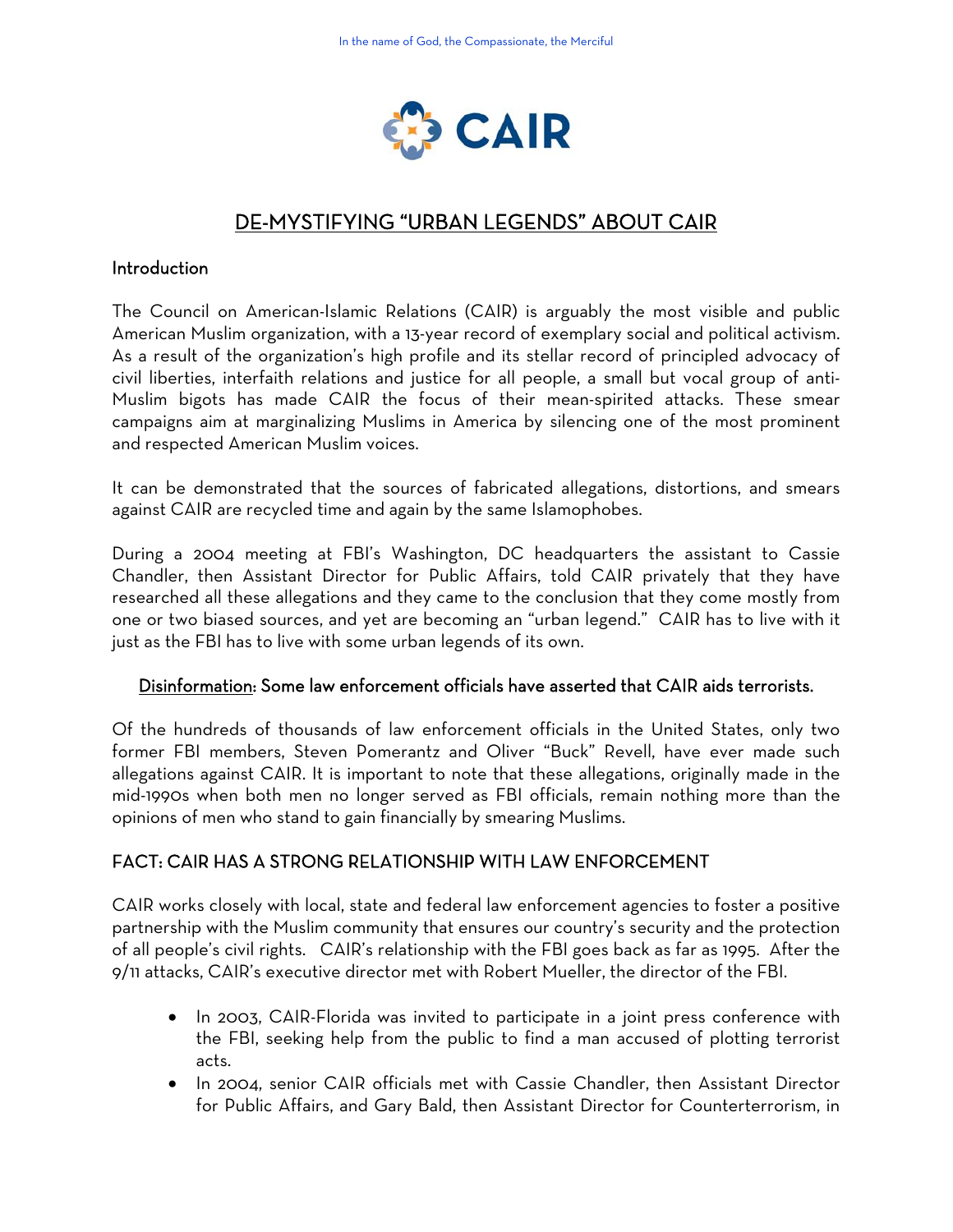the FBI's Washington, DC headquarters to discuss ways to improve the working relationship between CAIR and the FBI.

- In 2006, senior FBI officials attended CAIR banquets in Florida, California and Washington, DC.
- In 2006, senior CAIR officials attended a meeting with FBI Deputy Director John Pistole in the FBI's National Headquarters in Washington, DC.
- On May 15, 2006 Bridges TV broadcast a CAIR moderated Town Hall forum with FBI Chief Legal Counsel Paul Moskal.
- On August 11, 2006 CAIR was invited to take part in an FBI press conference at the National Press Club in Washington, D.C., dealing with the alleged plot to bomb airliners flying between the United Kingdom and America.
- CAIR-California is a founding member of the FBI's Multi-Cultural Advisory Committee in Southern California.
- CAIR-California is a founding member of the Muslim American Homeland Security Congress (MAHSC) which advises the Los Angeles County Sheriff's Department, the nation's largest sheriff's department.
- CAIR offices throughout the country provide diversity training on Islam to various FBI offices, and police and sheriff's departments.

Currently, CAIR officials are providing on-going diversity training about Islam and Muslims to participants at the Counterterrorism Division of Federal Law Enforcement Training and Education Center (FLETC) in Glynco, GA. FLETC serves as an interagency law enforcement training organization for more than 80 Federal agencies. Recently CAIR officials gave seminars and lectures at Central Command in Tampa and at USMA in West Point.

#### FACT: POMERANTZ AND REVELL ARE PART OF A FOUR-MAN GROUP WHO 'SPEND THEIR TIME (AND MAKE MONEY) OUT OF PORTRAYING ARABS AND MUSLIMS AS TERRORISTS…'

Senior Editor John Sugg of Florida's Weekly Planet newspaper noted the following while discussing sources attesting to Steven Emerson's credentials: "These sources are Steven Pomerantz and Oliver 'Buck' Revell. Not noted is that Pomerantz and Revell are officers of the same institute, and that both have a close association with Emerson. They are hardly independent sources. In fact, the three spend most of their time nowadays quoting each other about what excellent terrorism experts they all are. Revell is prominent in Emerson's 'Jihad in America.'

"There's a fourth member of the association -- Yigal Carmon. A ranking member of Israel's intelligence and military establishment, he is considered to the right of even the current Likud government. As The Nation has reported (and never disputed by Emerson), Carmon was part of the 'gang of three' that spent much time lobbying Congress to derail the Middle East peace process -- and Carmon even stayed at Emerson's home on his visits to the United States. (The Nation, August 28/September 4, 1995 and May 15, 1995) Carmon is part of Revell's and Pomerantz's institute -- its 'Mideast Regional Director.' ...And Emerson even shuttles Carmon around to introduce him to journalists as an 'expert' on the Middle East."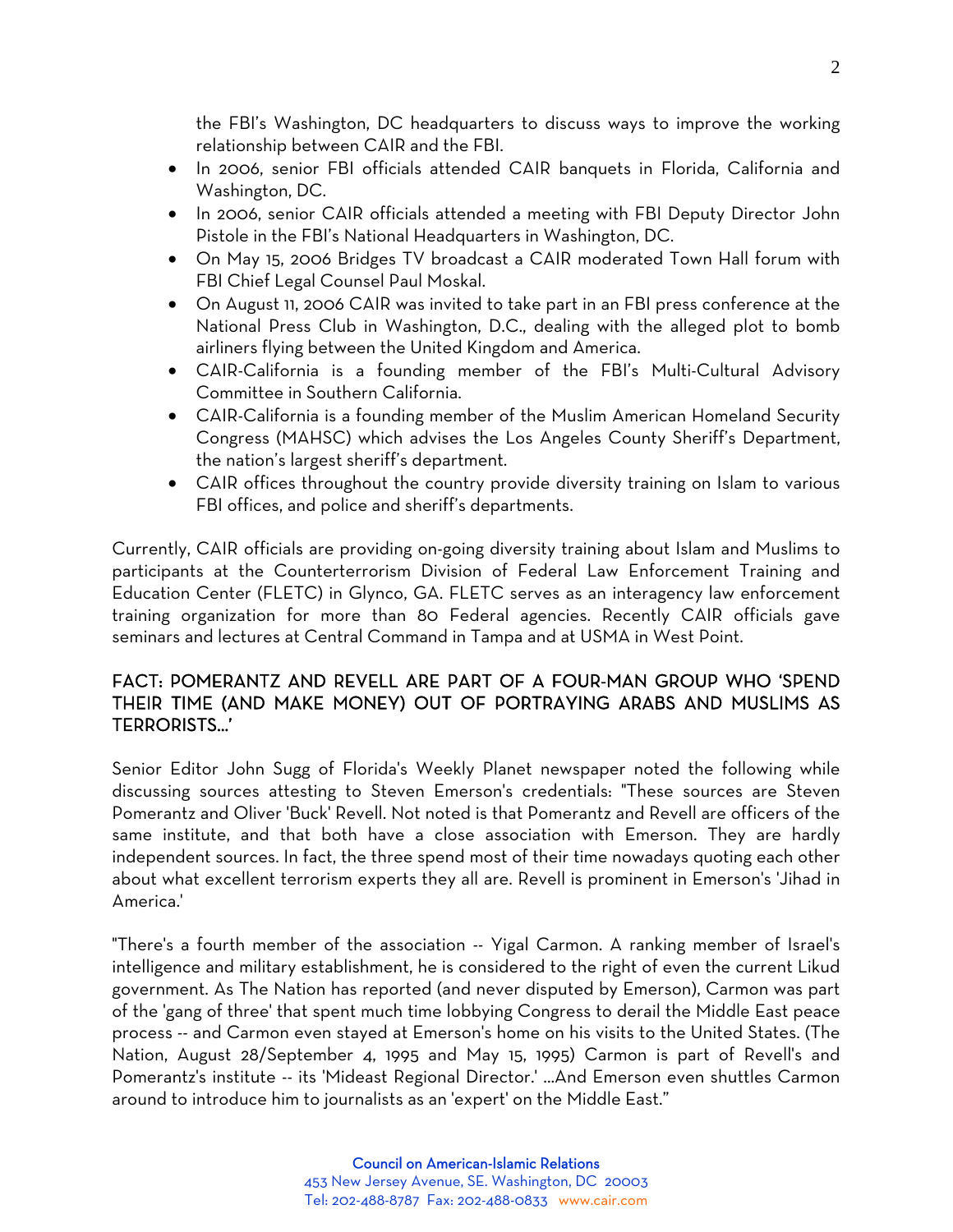Sugg went on to say, "Of course, these four people spend their time (and make money) out of portraying Arabs and Muslims as terrorists...I don't think it's too extreme to conclude that, considering the involvement of a top Israeli spook with Emerson and his friends, we have something much more sinister going on than 'journalism' and an institute studying terrorism."

#### Disinformation: Former CAIR employees and board members have been arrested, convicted, deported, or otherwise linked to terrorism-related charges and activities.

This is probably the most widely recycled example of McCarthy-like attempts to portray CAIR as guilty by association. Such efforts evoke memories of attempts to smear Dr. Martin Luther King, Jr. as a communist or womanizer. CAIR would like to make it absolutely clear that it is our belief that anyone who is found guilty of committing a crime, especially one in the furtherance of terrorist motives, should be punished to the fullest extent of the law. CAIR would never compromise its principles, both American and Islamic, in the furtherance or assistance of any illegal criminal endeavors.

Anyone who has any knowledge of the law would know that the acts of a person done outside the scope or duration of his or her employment, and without the employer's knowledge, have no legal bearing on the employer.

For example, when Aldrich Ames (CIA) and Robert Hanssen (FBI) admitted to being spies for foreign governments , it did not automatically associate the CIA or FBI with being complicit in any of these criminal activities. Currently we have members of US Congress serving jail time and many others under the cloud of ethical suspicion. Does such behavior by members of Congress while in office incriminate the entire US Congress? Only Islamophobes will assign guilt to Muslims by such false associations.

These smears against CAIR are disseminated by agenda-driven extremists who seek to marginalize and disenfranchise the American Muslim community and its leaders. The smears normally involve the following individuals: Ismail Royer, Dr. Bassem El-Khafagi, Rabih Haddad, and Ghassan Elashi.

## FACT: WHATEVER ISMAIL ROYER DID OR DID NOT DO HAS NO BEARING ON HIS PREVIOUS WORK FOR CAIR

In January 2004, Royer pleaded guilty to weapons charges and did not plead guilty to any charge of "terrorism." Notwithstanding the fact that any criminal action to which he pleaded guilty was done when Royer was no longer employed with CAIR and not at CAIR's direction, it is important to note that the only crimes that he pleaded guilty to were weapons charges, not charges of terrorism.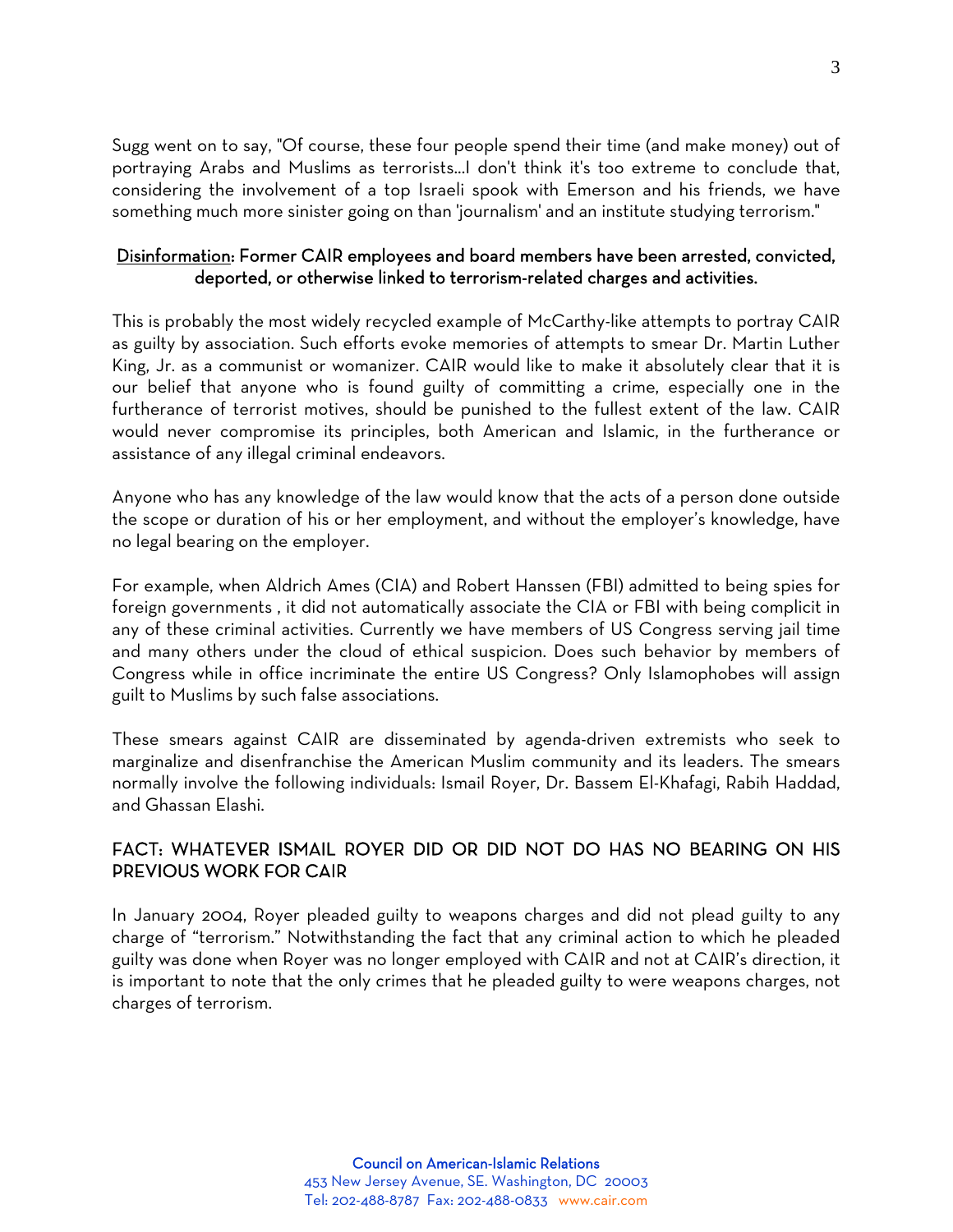### FACT: DR. BASSEM El-KHAFAGI WAS NEVER AN EMPLOYEE OF CAIR AND WAS NEVER CONVICTED ON TERRORIM CHARGES.

El-Khafagi was an independent contractor for CAIR, effective November 2, 2001. According to the Associated Press (AP) article announcing his plea, federal officials stated that he was charged with writing bad checks in February and June of 2001, before any relationship with CAIR had commenced and without any knowledge on CAIR's part of any wrongdoing on his part. According to federal officials, on September 10, 2003, EI-Khafagi pleaded guilty to charges of bank and visa fraud.

Bank and visa fraud are criminal offenses and not crimes of terrorism. Surely if there had been strong evidence of terrorist activities, the Justice Department would have vigorously pursued those avenues and not allowed him to plead guilty to non-terrorism related charges.

## FACT: RABIH HADDAD, WHO WAS NEVER AN EMPLOYEE OF CAIR, WAS 'DEPORTED FOR OVERSTAYING HIS TOURIST VISA' AND WAS 'NEVER CHARGED WITH A CRIME.'

He was never an employee or associate of CAIR. His only association with CAIR was as a onetime speaker at a CAIR chapter dinner. He is not a "CAIR fundraiser."

## FACT: GHASSAN ELASHI WAS NEVER AN EMPLOYEE OR OFFICER OF CAIR

CAIR has hundreds of board members and employees and some 50,000 members. It would be illogical and unfair to hold CAIR responsible for the personal activities of all these people.

The fact that Elashi was once associated with one of our more than thirty regional chapters has no legal significance to our corporation given the fact that any actions taken by him were outside the scope and chronology of his association with one of our chapters.

#### Disinformation: Rather than praise the conviction of the perpetrators of the 1993 World Trade Center bombing, CAIR or Nihad Awad deemed it "a travesty of justice."

## FACT: THIS IS A LIE; NO EVIDENCE SUBSTANTIATING THIS FALSEHOOD HAS EVER BEEN OFFERED.

CAIR has recently obtained hard copies of relevant editions of the Muslim World Monitor, the publication in which Awad is alleged to have made this remark. Awad never wrote or spoke the comment. In addition, he was not the editor in chief of Muslim World Monitor as CAIR's detractors claim; he was a contributing editor.

#### FACT: CAIR NEVER CALLED THE CONVICTION OF THE PERPETRATORS OF THE 1993 WORLD TRADE CENTER BOMBING 'A TRAVESTY OF JUSTICE.'

No CAIR document or official ever made such a statement. Other than a one-paragraph mention in the 1996 CAIR report on Muslim civil rights where CAIR quoted attorney Stanley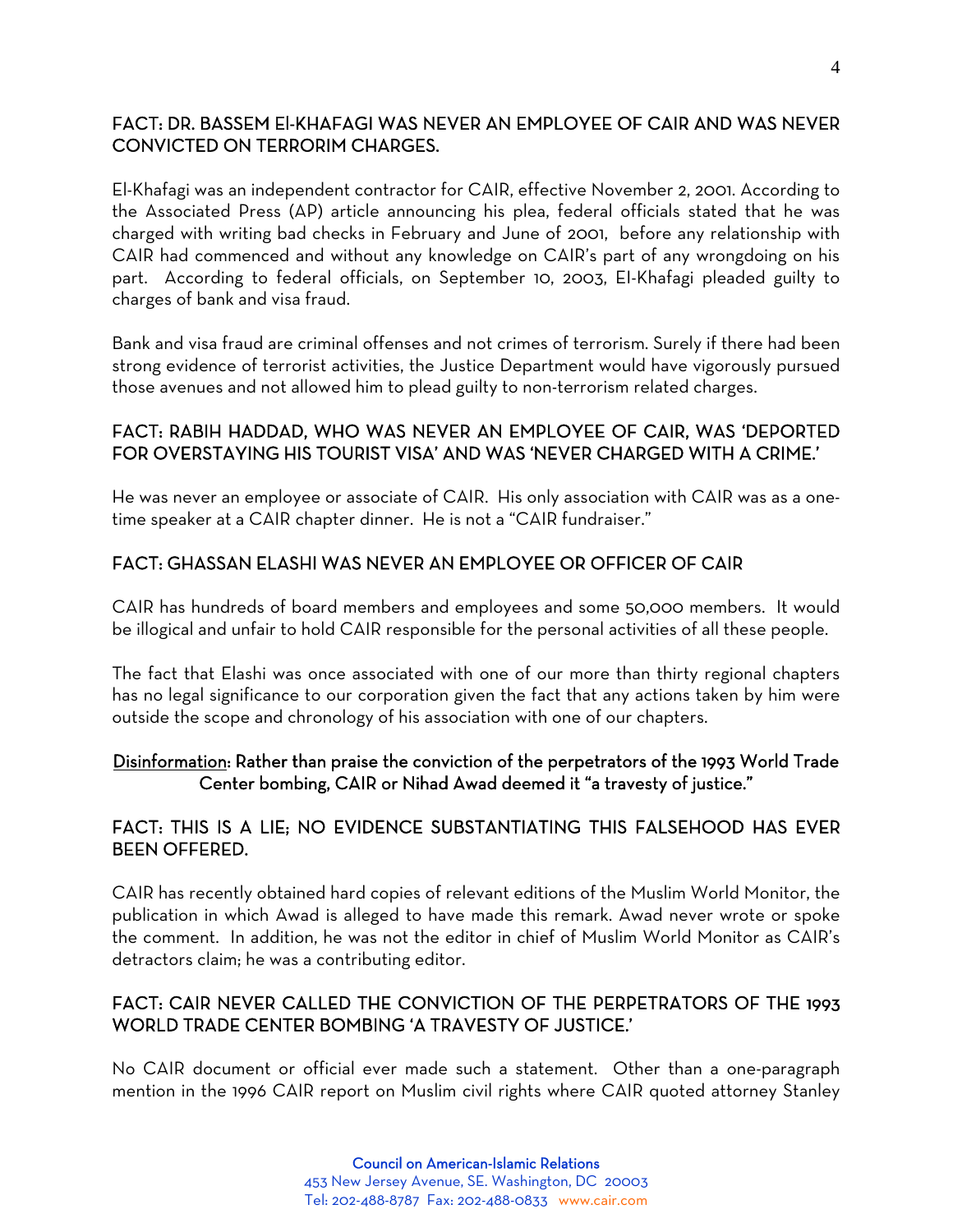Cohen as saying that he thought ". . . the case against his client is political rather than criminal," CAIR has never dealt with this case.

#### Disinformation: Concerns are raised over a September 2003 Senate Judiciary subcommittee hearing on terrorism in which CAIR representatives did not show up to testify and two senators made disparaging remarks about CAIR

CAIR had only two days notice that the hearing was going to occur. On the same day as the Senate hearing, months of preparation were culminating for a CAIR 9/11 anniversary candlelight vigil at the Capitol Reflecting Pool. All CAIR staff was busy in preparing for this solemn event. Hundreds of people attended this vigil including many local interfaith leaders. Rep. Jim McDermott (D-WA) spoke at the anniversary event.

#### FACT: CAIR SUBMITTED TESTIMONY INTO THE HEARING'S RECORD THAT ADDRESSES ALL THE ALLEGATIONS MADE AGAINST THE ORGANIZATION.

That testimony, which addresses all of the allegations that are constantly recycled against CAIR, is attached to this document. It is worth noting that those who benefit from distorting CAIR never reference this testimony in their writings, despite it being a public record.

#### FACT: IN THE WAKE OF THE HEARING, SENATOR DURBIN HAS ATTENDED EVENTS AT WHICH CAIR WAS A CO-SPONSOR

The Associated Press and Chicago Sun-Times both report that on Monday, April 10, 2006 Senator Durbin was a keynote speaker at an event sponsored by the Illinois Coalition for Immigrant and Refugee Rights (ICIRR), an event cosponsored by CAIR.

#### Disinformation: Steven Emerson asserts that the Holy Land Foundation (HLF) provided CAIR with \$5000 in "seed money." In the other direction, according to some right-wing polemicists, CAIR sent potential donors to the Holy Land Foundation's website when they clicked on CAIR's post-September 11 weblink, "Donate to the NY/DC Disaster Relief Fund."

#### FACT: STEVEN EMERSON MAKES MANY DUBIOUS ALLEGATIONS

EMERSON PAID \$3,000 TO SETTLE A DEFAMATION LAWSUIT: "In 1998, Emerson heard a Muslim activist planned to leaflet against him at a New York speech of his. He dashed off a withering seven-page response, which included the false assertion that in the 1960s one of his critics, California journalist Reese Erlich, 'was charged with conspiracy to carry out violence in support of the Black Panthers.' Emerson apologized and paid Erlich \$3,000." (Washington Post, 11/14/2001)

ON THE DOWNING OF TWA FLIGHT 800: Reuters news service quotes Emerson as saying he is "confident that a bomb brought down the plane." Emerson went on to say that the crash could have been a plot by "the permanent floating (Islamic) militant international." (Reuters, July 31, 1996)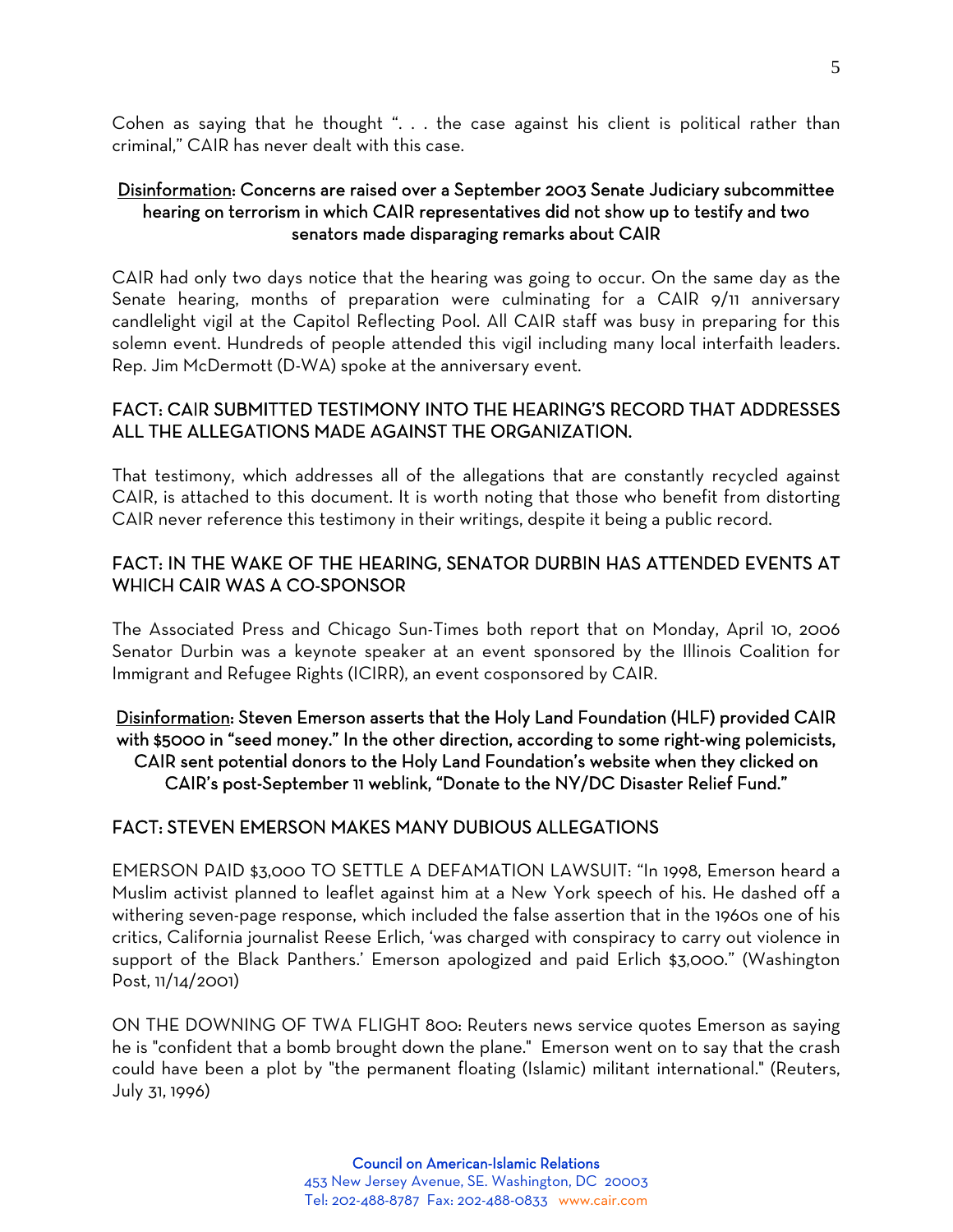ON THE OKLAHOMA CITY BOMBING: "This (the bombing) was done with the intent to inflict as many casualties as possible. That is a Middle Eastern trait." (CBS News, April 19, 1995)

The New York Times Book Review said Emerson's 1991 book Terrorist was "marred by factual errors...that betray an unfamiliarity with the Middle East and a pervasive anti-Arab and anti-Palestinian bias." (5/19/91) Chip Berlet wrote in 1995 in Covert Action Quarterly, a journal that investigates intelligence operations, "Emerson makes unsubstantiated allegations of widespread conspiracies in Arab-American communities and brushes aside his lack of documented evidence by implying it only proves how clever and sinister the Arab/Muslim menace really is."

## FACT: THE DONATION WAS LEGAL

The funds referred to were a fee for PR consulting services, not a donation. The payment was made when CAIR was already in operation and at a time when there was no public concern raised about HLF.

Mr. Emerson must also think that United States District Judge Gladys Kessler backs terrorism when she said in an April 23, 2002 Washington Post article about the Holy Land Foundation case: "It seems the government's approach [to the Holy Land case] is too simplistic" and that the case raised "significant and distressing allegations" about government actions in its war on terror.

The HLF case is still working its way through the courts. As Americans we should withhold judgment and assume everyone is innocent until proven guilty in a fair and open trial.

# FACT: CAIR PROVIDES LINKS TO MANY AID GROUPS IN TIMES OF NEED

CAIR listed HLF among many other relief agencies (such as the American Red Cross) to which people could donate. At the time of this listing HLF was neither indicted nor under any investigation. To claim intent other than a sincere effort to aid victims of tragedy is dishonest.

When a natural disaster strikes in a region of the world, CAIR may issue a press release or action alert urging American Muslims to donate to help victims.

An August 31, 2005 release urges Muslims to aid victims of Hurricane Katrina and provides links to a number of aid groups including the American Red Cross and ICNA Relief.

A CAIR action alert dated December 27, 2004 urges Muslims to aid the victims of the tsunami in Southeast Asia by providing links to a number of aid groups including the International Red Cross and Red Crescent Societies.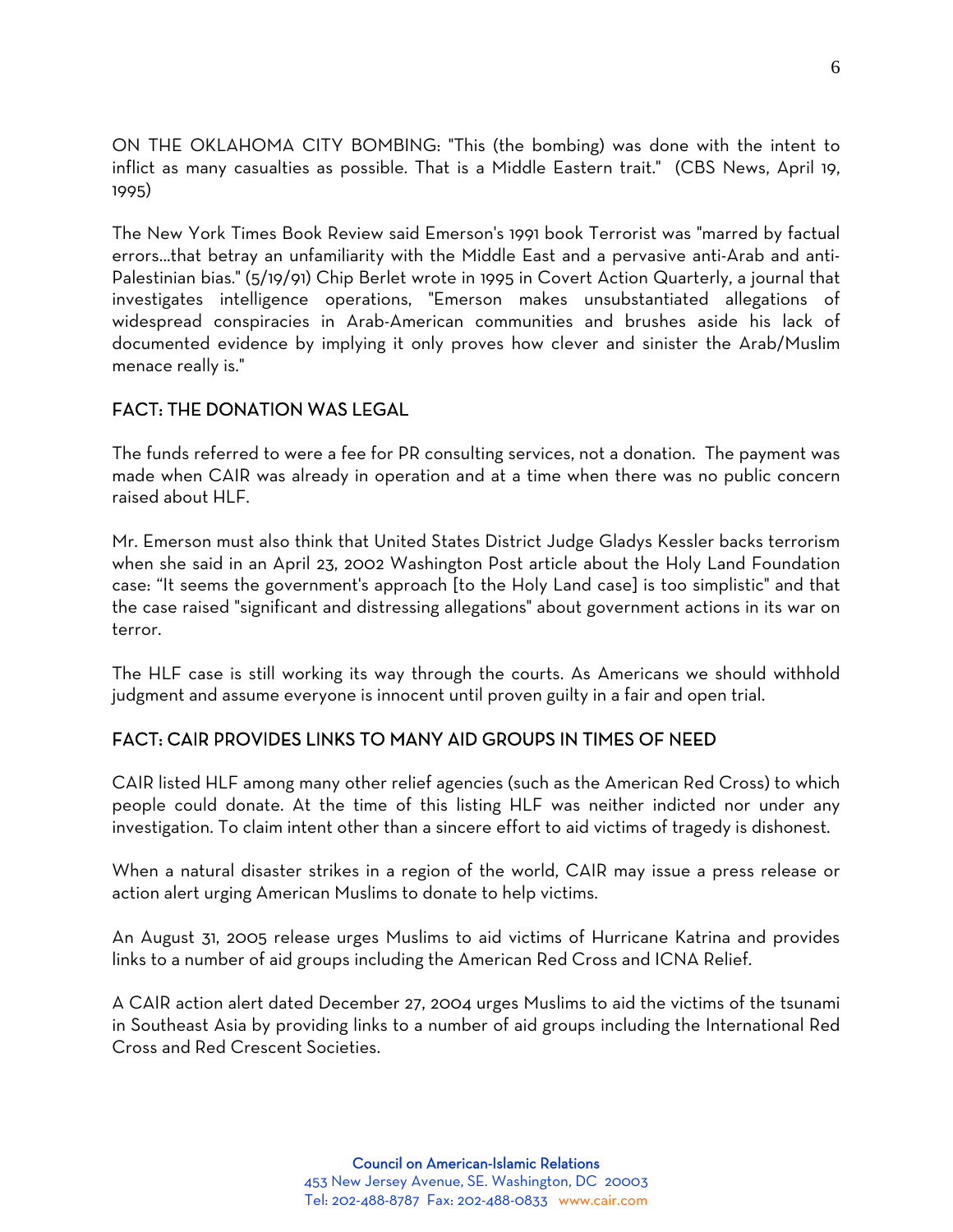On August 18, 1999, after the massive Turkish earthquake in Izmit that took more than 10,000 lives, CAIR issued an action alert that listed the Turkish Relief Association as the primary relief outlet to aid the victims of the earthquake.

#### Disinformation: CAIR has not condemned Osama bin Laden

#### FACT: OUR CONDEMNATIONS CAN BE EASILY FOUND ON WWW.CAIR.COM.

# FACT: CAIR HAS SAID BIN LADEN WAS COMPLICIT IN THE 9/11 ATTACKS AND CONDEMNED AL-QAEDA

In a December 13, 2001 release titled "CAIR: Video Shows Bin Laden's Complicity in 9-11 Attacks," CAIR stated: "For anyone who was not convinced of Osama bin Laden's complicity in the events of September 11, the content of this videotape should remove all doubt. "

In a September 11, 2006 release titled "CAIR: U.S. Muslims Repudiate Al-Qaeda Rhetoric, Worldview," CAIR stated: "As Muslims, we will continue to condemn Al-Qaeda and ensure that the rest of the world learns the true message of Islam and its teachings of peace, justice and compassion for all" and "In light of the 5th anniversary of the 9/11 attacks, we feel the need to once again condemn and repudiate Al-Qaeda and its myopic worldview."

#### Disinformation: Nihad Awad publicly declared his enthusiasm for Hamas at Barry University in Florida in 1994, saying: "I'm in support of the Hamas movement."

# FACT: AWAD MADE THIS STATEMENT BEFORE CAIR WAS FORMED, BEFORE HAMAS COMMITTED ANY SUICIDE ATTACKS AND BEFORE HAMAS WAS DESIGNATED A TERRORIST ORGANIZATION.

Nihad Awad said, "I'm in support of the Hamas movement more than the PLO." This statement was made in response to a direct question from an audience member about social programs in the occupied territories. Moreover, this was lifted, without context, from a longer answer in which Awad also asserted: "There are some radicals. We are not interested in those people."

Like most other accusations against CAIR, no historical or political context is given to this accusation.

Not only had CAIR not been formed as an organization at the time the statement was made in 1994, but Hamas was not designated as a terrorist organization at that time either.

Hamas was only designated a "foreign terrorist organization" on January 24, 1995. Furthermore, Hamas did not commit its first wave of suicide bombings until October 1994. Since the Barry University statements were made in March 1994, they were made both before any terrorist designation or campaign of suicide bombings ever began.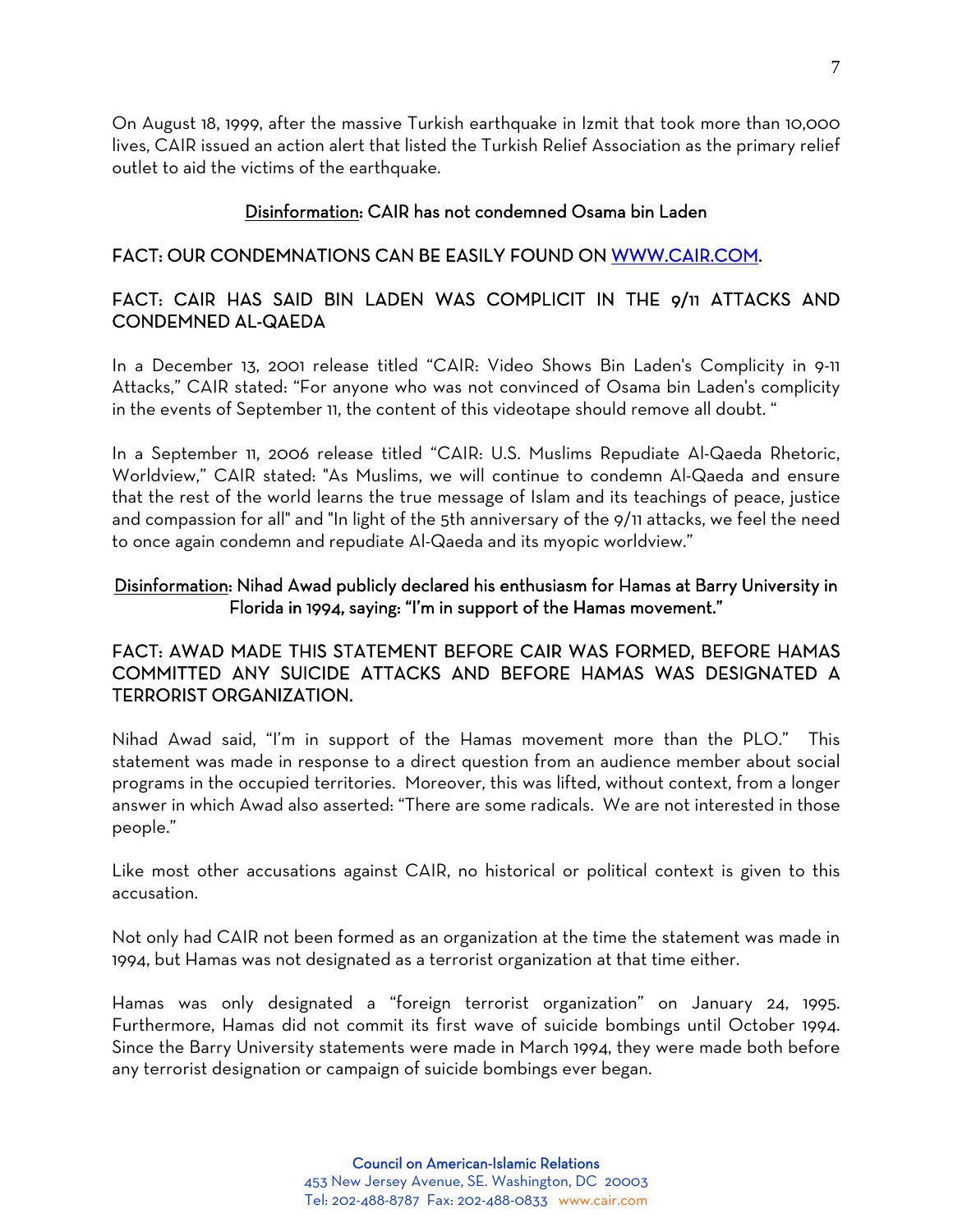The disinformation about CAIR is the moral equivalent of saying that any past political support for Sinn Fein, a legal political movement established in 1905 dedicated to removing British forces from Northern Ireland, makes one complicit in the future terrorist actions of the Irish Republican Army, the clandestine armed wing of Sinn Fein and named as a terrorist group in the State Department's "Annual Report: Patterns of Global Terrorism, 2002."

It would be ridiculous to accuse someone of terrorist sympathy because they may have shared the political views of Sinn Fein prior to the IRA's terrorist activities. According to the same State Department report, even though the IRA is "...suspected of receiving funds, arms, and other terrorist-related materiel from sympathizers in the United States," any correlation between past political allegiance and present terrorist sympathy is a link made without any semblance of reason or logic.

Furthermore, Mr. Awad made the statement at a conference in March of 1994 in support of the social and humanitarian efforts of Hamas' work inside the Palestinian Occupied Territories as a comparison to analogous efforts by the PLO; he stated that he supported Hamas more than the PLO with respect to these humanitarian efforts. He made no statements supporting violence. Mr. Awad and CAIR have persistently and consistently denounced violence and advocated peaceful and negotiated resolutions to conflicts in the Middle East and elsewhere.

#### Disinformation: CAIR has not condemned Hamas or Hezbollah

Unfortunately, all parties in the Middle East conflict have committed violence against civilians. We unequivocally condemn all of these actions. Because we are concerned for innocent lives on both sides of the conflict, we routinely condemn attacks by both sides. It is this value for innocent life on both sides that gets us attacked by those who support Israel no matter what.

It is worthy of note that people who attack CAIR have yet to condemn any actions by the Israeli Defense Forces whose actions (intentional or otherwise) have contributed to the deaths of thousands of innocent Palestinians and Lebanese (read President Carter's book Palestine: Peace Not Apartheid).

While we condemn the terrorist actions of all sides in this conflict, our detractors stand silently on the sidelines when the innocent dead are Palestinian and hurl accusations at us even when we condemn the violence committed by Palestinians or Lebanese against innocent Israelis. The hypocrisy of the argument is clear to any neutral observer.

All through the recent war between Israel and Lebanon, we repeatedly asked the Bush Administration to demand an immediate ceasefire that would have prevented deaths on all sides. We care about human life, all human life regardless of whether they are Jews, Christians, Muslims or people of any other faith. We are proud of our principled advocacy for just and peaceful resolution to conflicts and we will not succumb to the mind games of our detractors.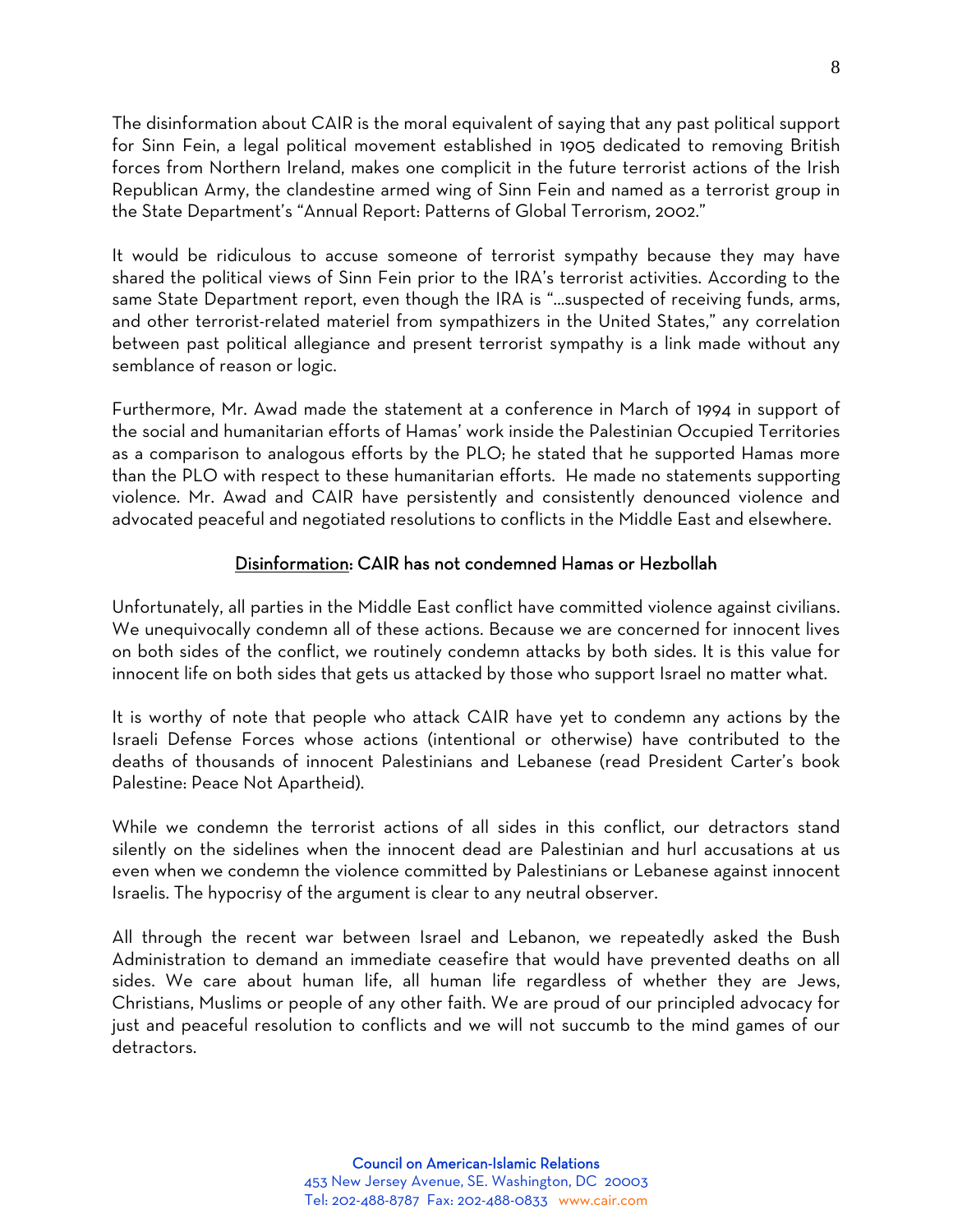Our moral position is clear. We are unequivocally against terrorism and any group that hurts innocent civilians deserve condemnation. But condemnations alone do not solve problems. We have always urged the United States to play the role of an honest broker in the Middle East and we hold out hope that a negotiated solution will allow all people in the region to live in peace, harmony and with dignity.

#### FACT: CAIR CONDEMNS THESE GROUPS WHEN THEY COMMIT ACTS OF TERRORISM.

As far back as 1995, CAIR condemned a suicide attack on a bus in Tel Aviv in which 19 people were killed.

In a March 28, 2002 release entitled: "CAIR Condemns Attacks on Civilians," the organization condemned a bomb attack on a Passover celebration in Netanya saying, "We condemn this attack and all other attacks on innocent civilians. Illegitimate and counterproductive tactics must not be used in the legitimate struggle to end Israel's brutal occupation."

In an October 4, 2003 release entitled "CAIR Condemns Haifa Suicide Bombing," the organization said, "CAIR condemns this vicious attack in the strongest possible terms. The bombing is particularly loathsome, coming as it did on the eve of the Jewish community's holiest day."

Former President Jimmy Carter in a recent CNN interview said "there's a good chance" that Hamas, which has operated a network of successful social and charitable organizations for Palestinians, could become a nonviolent organization. The 39th U.S. president said he met with Hamas leaders in Ramallah, in the West Bank, after 2006 elections. "They told me they want to have a peaceful administration. They want to have a unity government, bring in Fatah members and independent members," Carter said. Carter also noted, Hamas has adhered to a cease-fire since August 2004, which "indicates what they might do in the future."

In light of such statements from President Carter, should any reasonable person now allege that President Carter is a "terrorist" sympathizer because he met with Hamas leaders and he advocates political dialogue with them?

#### Disinformation: CAIR receives money from foreign governments.

This is yet another attempt to invent a controversy. CAIR's operational budget is funded by donations from American Muslims.

CAIR reportedly received \$500,000 from Saudi prince Al-Waleed bin Talal, reputed to be one of the world's richest men. Talal also, in May 2005, stated that he is "more than prepared" to work with organizations such as CAIR, "and to provide needed support" to them.